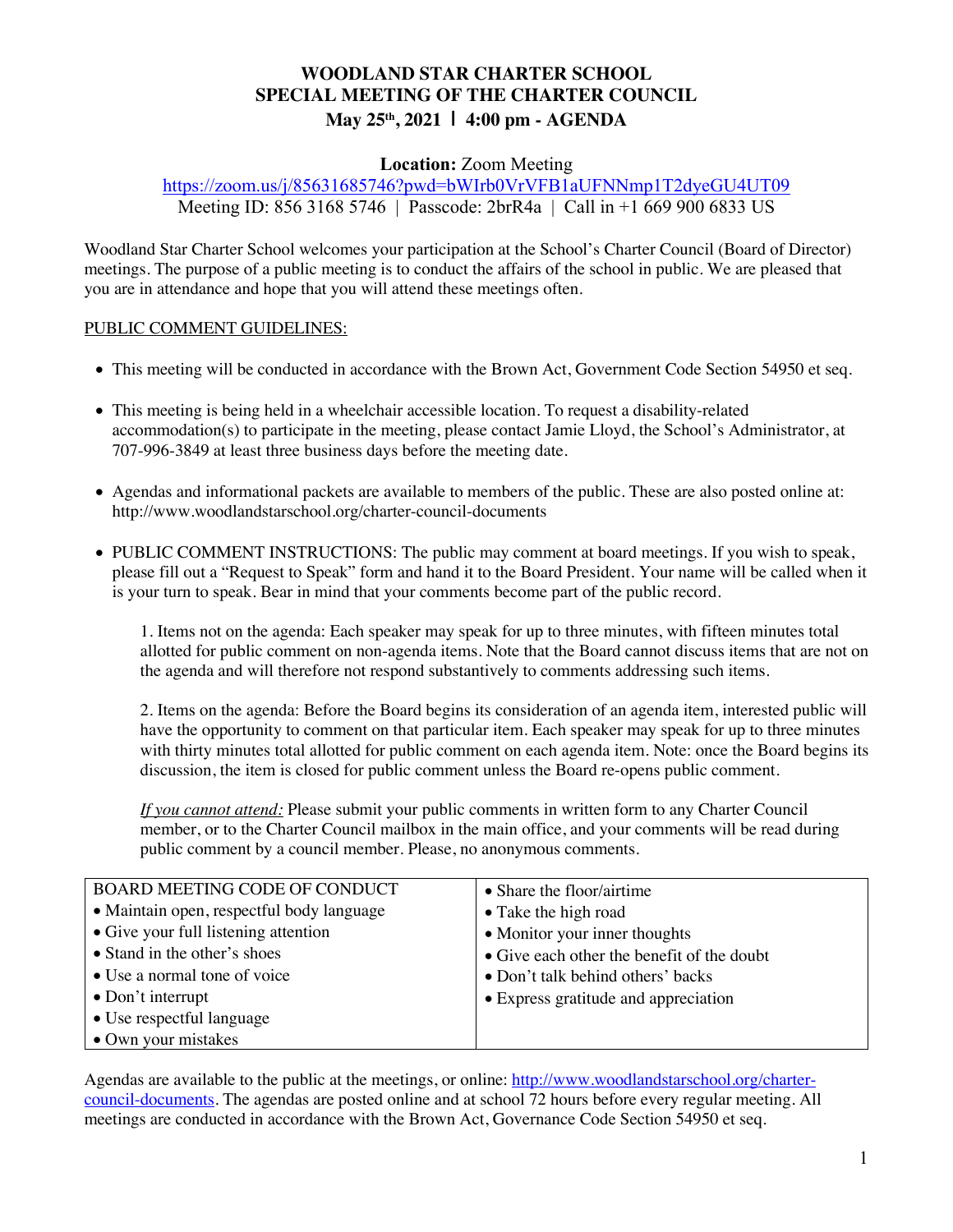# **WOODLAND STAR CHARTER SCHOOL SPECIAL MEETING OF THE CHARTER COUNCIL May 25th, 2021 | 4:00 pm - AGENDA**

#### **Procedural (4:00 pm)**

A. CALL TO ORDER Meeting called to order by Board President at:

> Verse and Welcome: *Imbue thyself with the power of imagination. Have courage for the truth. Sharpen thy feeling for responsibility of soul.*

#### B. ROLL CALL

**Robert Stewart**, Board President (Robert S) **Brooke Sevenau**, Vice President (Brooke S) **Laela French**, Secretary (Laela F) **Katie Tomola**, Board member (Katie T) **Deborah Zitrin**, Board member (Deborah Z) **Aimee Landers** Board member (Aimee L) **Barbara Fitzmaurice**, Board member (Barbara F)

| Present | Absent |
|---------|--------|
|         |        |
|         |        |
|         |        |
|         |        |
|         |        |
|         |        |
|         |        |
|         |        |

### C. DESIGNATE A TIMEKEEPER FOR MEETING:

#### **Consent Agenda Items (4:05 pm)**

All matters listed under the consent agenda are considered by the Board to be routine and will be approved/enacted by the Board in one motion in the form listed below. Unless specifically requested by a Board member for further discussion or removed from the agenda, there will be no discussion of these items prior to the Board voting on them.

1. Special Meeting Minutes: May 25<sup>th</sup>, 2021

#### Staff Recommendation: **Approve all consent agenda items**

| Action:      | Aves:    |  |
|--------------|----------|--|
| Motioned by: | Nays:    |  |
| Seconded by: | Abstain: |  |

Notes on vote above:

#### **Communications (4:10 pm)**

- 1. PUBLIC COMMENT (If a member of the public plans to speak during this time, please be sure to read the meeting guidelines on page 1 and fill out a "Request to Speak" form and hand it to the Board President. Your name will be called when it is your turn to speak. Bear in mind that your comments become part of the public record. Note: The Board cannot discuss items that are not on the agenda and will therefore not respond substantively to comments addressing such items.
- 2. READ OFFICIAL CORRESPONDENCE (if any):